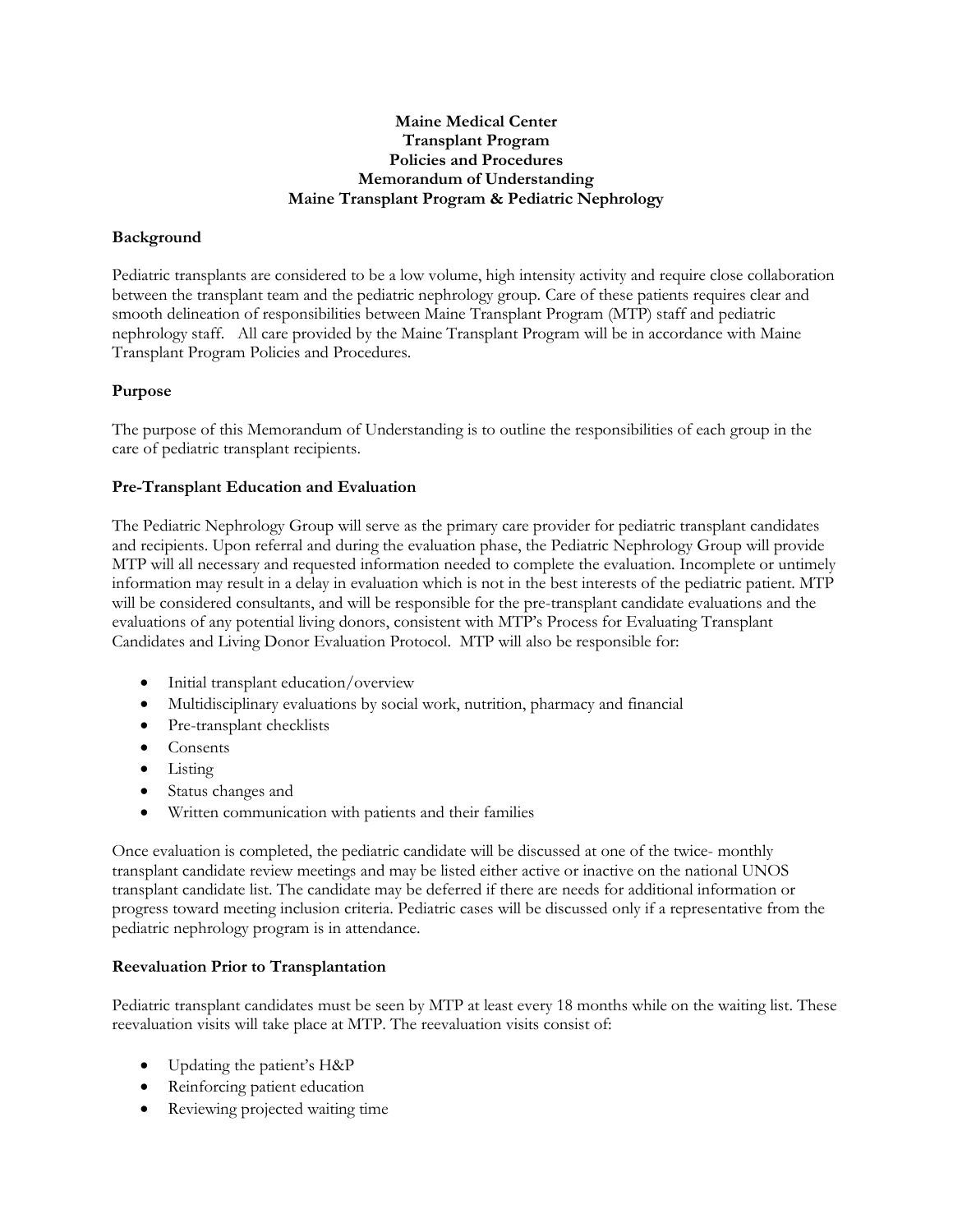Maine Medical Center Maine Transplant Program Policies and Procedures Memorandum of Understanding Maine Transplant Program & Pediatric Nephrology Page 2 of 5

- Updating consents
- Re-exploring living donor options
- Choosing an appropriate immunosuppression regimen
- Deciding on the location of inpatient care
- Providing access to the multidisciplinary care team, as needed

Pediatric Nephrology will be invited to attend these visits and offer information or support for the candidate/family.

### **Perioperative Management**

### **Deceased Donor Transplant**

When a pediatric patient is admitted to MMC for a deceased donor transplant, he or she is directed first to Admitting, and then the patient proceeds to NorDx to have blood drawn for pre-transplant labs. Labs may also be drawn on the patient care unit. Transplant surgery then completes the pre-transplant documentation, including patient education and the informed consent for surgery.

### **Living Donor Transplant**

The recipient candidate has his/her preoperative visit at MTP for the following purposes:

- Transplant Nephrology to perform pre-transplant visit in order to perform medication reconciliation, review check list information, review cross match information and finalize plan for immunosuppression and infection prophylaxis in consultation with pediatric nephrology
- Transplant surgery to consent patient
- Visit ASU for anesthesia assessment

### **Provider Roles**

All transplant patients are admitted by Transplant Surgery. Pediatric Nephrology serves as primary consultant and co-manages patients in conjunction with Transplant Surgery. Transplant Nephrology plays advisory role though neither document nor bill for services. The adult Transplant multidisciplinary team will collaborate with Pediatric Nephrology in the provision of care, and will perform all required assessments during the inpatient stay including social work and nutrition.

### **Post-Transplant Care (Living and Deceased)**

The location of pediatric patients within the hospital is determined prior to transplant by Pediatric Nephrology. Options include:

- **PICU**
- R5
- Barbara Bush Children's Hospital (BBCH)

This information may be discussed at time of listing and made available to all providers before the transplant admission through documentation in the EMR. When a patient is to be admitted to the BBCH, pediatric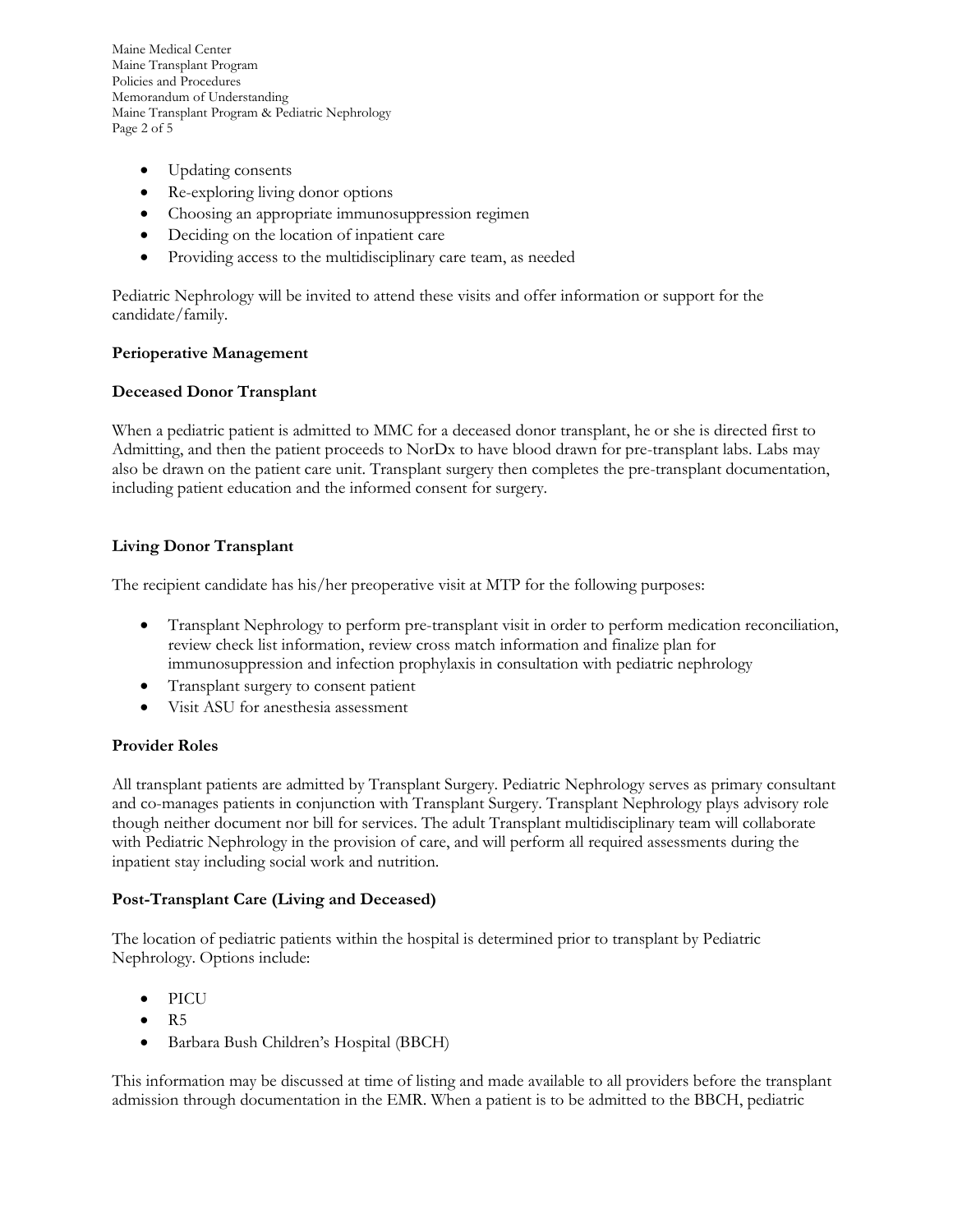Maine Medical Center Maine Transplant Program Policies and Procedures Memorandum of Understanding Maine Transplant Program & Pediatric Nephrology Page 3 of 5

nephrology will be responsible for alerting the unit RN and assessing the need for staff education.

- 1) The peri-transplant management plan for a pediatric renal transplant recipient will be decided upon, in advance, by both the Maine Transplant Program and the Pediatric Nephrology Team.
- 2) Once decided upon, the **Pediatric Nephrology Team** will be responsible for documenting that plan in the patient's Epic chart.
	- a) For a living donor transplant, this documentation must be put in the recipient's chart at the time that a transplant date has been established.
	- b) For a deceased donor transplant, this documentation must be put in the patient's chart before the patient is activated.
- 3) The plan will be placed in the recipient's Epic problem list, in the "overview" section of one of the following problems:
	- a) ESRD (End stage renal disease)
	- b) CKD (Chronic kidney disease)
- 4) The following SmartPhrase will be used to document the plan: ".TRANSPLANTPEDIPLAN". This will include the following information:
	- a) Donor type (living/deceased)
	- b) Induction Regimen
	- c) Post-transplant disposition (BBCH, SCU2, R5)
	- d) Immunosuppression regimen
	- e) Need for and responsibility for submission of CMS 2728 form
	- f) Other peri-transplant considerations

### **Post-Transplant Follow-up**

Pediatric Nephrology will be primarily responsible for follow-up after transplantation in conjunction with Transplant Surgery. Follow-up will take place at either the pediatric or MMP surgical offices. The Pediatric Nephrology Clinic will provide active psychosocial support following transplantation, and consult with the adult Transplant Social Worker and/or Transplant Pharmacist as needed. Pediatric transplant recipients will be reviewed on an annual basis by the Transplant Quality Assessment and Performance Improvement (QAPI) Committee. Quarterly monitoring of specific outcome metrics will occur as part of the QAPI Committee.

### **Regulatory and Documentation Requirements**

The End-Stage Renal Disease Medical Evidence Report Medicare Entitlement and/or Patient Registration form (also known as form 2728) will be completed by Pediatric Nephrology. The pediatric nurse coordinator will take responsibility for completing the form and obtaining the required signature.

MTP will assume responsibility for completing all UNet documentation for pediatric transplant patients.

The Pediatric Nephrology Program will maintain a Primary Pediatric Kidney Transplant Nephrologist in compliance with all UNOS Policies and Bylaws related to pediatric kidney transplantation.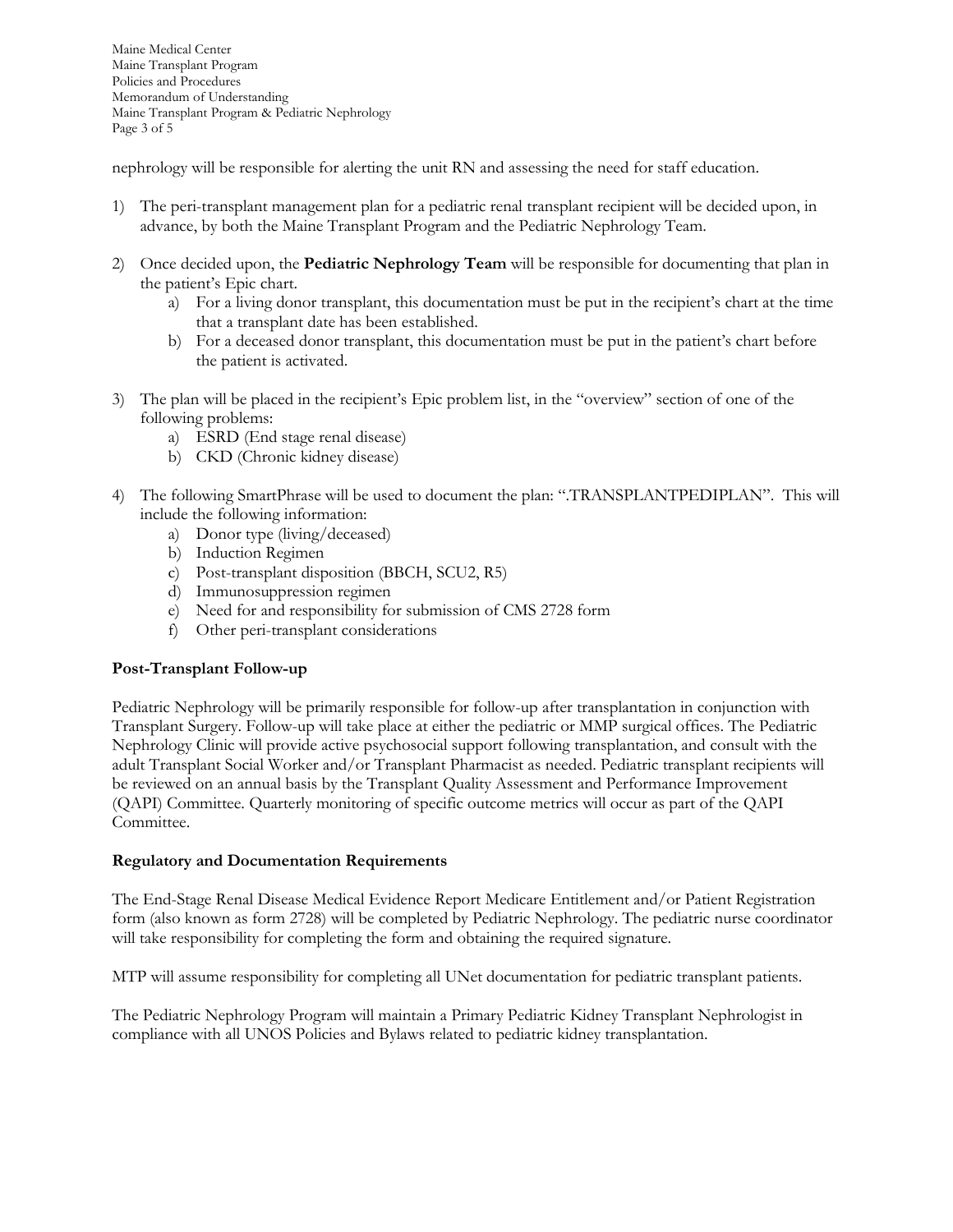Maine Medical Center Maine Transplant Program Policies and Procedures Memorandum of Understanding Maine Transplant Program & Pediatric Nephrology Page 4 of 5

Approved at QAPI on 4/29/22

Originated: 9/12/14 Revised: 6/9/17, 4/30/19; 4/29/22